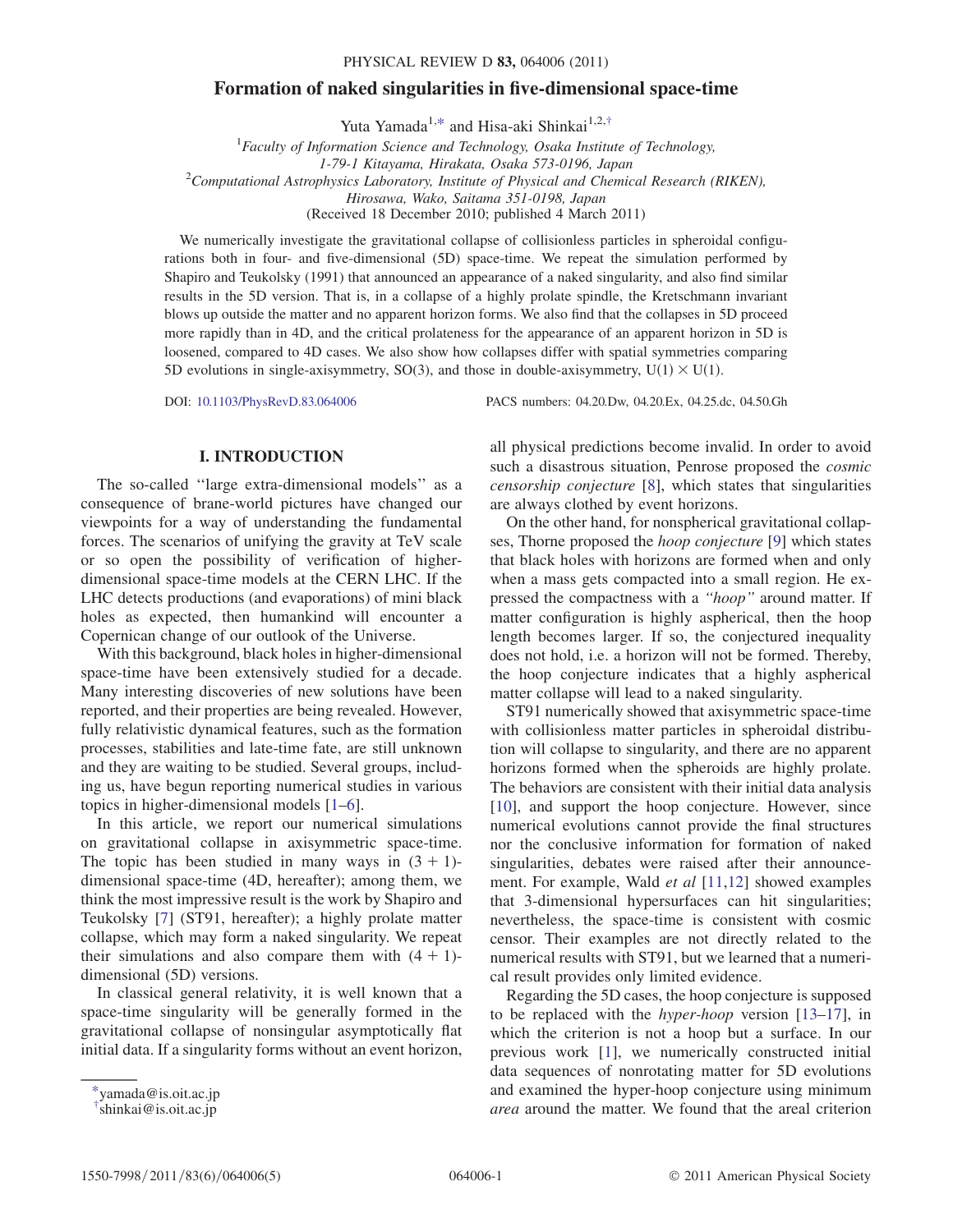#### YUTA YAMADA AND HISA-AKI SHINKAI PHYSICAL REVIEW D 83, 064006 (2011)

matches with the appearance of apparent horizons for spindle matter configurations, but not for ring configurations. The sequences suggest that a highly prolate spindle in 5D will form a naked singularity similar to the 4D cases. We also found that the condition for a naked singularity formation is more relaxed in 5D than in 4D cases.

One of the objectives of the present work is to compare the dynamics between 4D and 5D. A simple estimation from the free-falling time indicates that the gravitational collapse in 5D takes longer than in 4D cases. We show this is not applicable to the highly nonlinear final stages. In 5D, two axes can be settled as rotational symmetric axes, so that we also compare gravitational collapses in axisymmetry with those in ''doubly''-axisymmetric space-time.

## II. NUMERICAL CODE

We evolve five-dimensional axisymmetric (symmetric on z-axis, SO(3)) or doubly-axisymmetric [symmetric both on x and z-axes,  $U(1) \times U(1)$ , asymptotically flat spacetime (see Fig. [1](#page-1-0)). For the comparison, we also performed four-dimensional axisymmetric space-time evolutions.

We start our simulation from time symmetric and conformally flat initial data, which are obtained by solving the Hamiltonian constraint equations [\[1](#page-4-0)]. The asymptotical flatness is imposed throughout the evolution, which settles the fall-off condition to the metric as  $\sim 1/r$  for 4D cases and  $\sim 1/r^2$  for 5D cases.

The matter is described with 5000 collisionless particles, which move along the geodesic equations. We smooth out the matter by expressing each particle with a Gaussian density distribution function, with its typical width twice as much as the numerical grid. The particles are homogeneously distributed in a spheroidal shape, parametrized meously distributed in a spheroidal shape, parametrix<br>with a and b (Fig. [1\)](#page-1-0), or eccentricity  $e = \sqrt{1 - a^2/b^2}$ .

By imposing axisymmetry or double-axisymmetry, our model becomes practically a  $(2 + 1)$ -dimensional problem. We construct our numerical grids with the Cartesian coordinate  $(x, z)$ , and apply the so-called Cartoon method [\[2,](#page-4-10)[18\]](#page-4-11) to recover the symmetry of space-time.

The space-time is evolved using the Arnowitt-Deser-Misner (ADM) evolution equations. It is known that the

<span id="page-1-0"></span>

FIG. 1. We evolve five-dimensional (a) axisymmetric [SO(3)] or (b) double-axisymmetric  $[U(1) \times U(1)]$ , asymptotically flat space-time using the Cartesian grid. The initial matter configuration is expressed with parameters a and b.

ADM evolution equations excite an unstable mode (constraint-violation mode) in long-term simulations [\[19](#page-4-12)[,20\]](#page-4-13). However, we are free from this problem, since gravitational collapse occurs within quite a short time. By monitoring the violation of constraint equations during evolutions, we confirm that our numerical code has second-order convergence, and also that the simulation continues in stable manner. The results shown in this report are obtained with numerical grids,  $129 \times 129 \times 2 \times 2$ . We confirmed that higher resolution runs do not change the physical results.

We use the maximal slicing condition for the lapse function  $\alpha$ , and the minimal strain condition for the shift vectors  $\beta^i$ . Both conditions are proposed for avoiding the singularity in numerical evolutions [\[21\]](#page-4-14), and the behavior of  $\alpha$  and  $\beta^i$  roughly indicates the strength of gravity, conversely. The iterative Crank-Nicolson method is used

<span id="page-1-1"></span>

FIG. 2 (color online). Snapshots of 5D axisymmetric evolution with the initial matter distribution of  $b/M = 4$  [(a1) and (a2); model  $5DS\beta$  in Table [I](#page-2-0)] and 10 [(b1) and (b2); model  $5DS\delta$ ]. We see the apparent horizon (AH) is formed at the coordinate time  $t/M = 3.3$  for the former model and the area of AH increases, while AH is not observed for the latter model up to the time  $t/M = 15.4$ , when our code stops due to the large curvature. The big circle indicates the location of the maximum Kretschmann invariant  $I_{\text{max}}$  at the final time at each evolution. Number of particles are reduced to  $1/10$  for figures.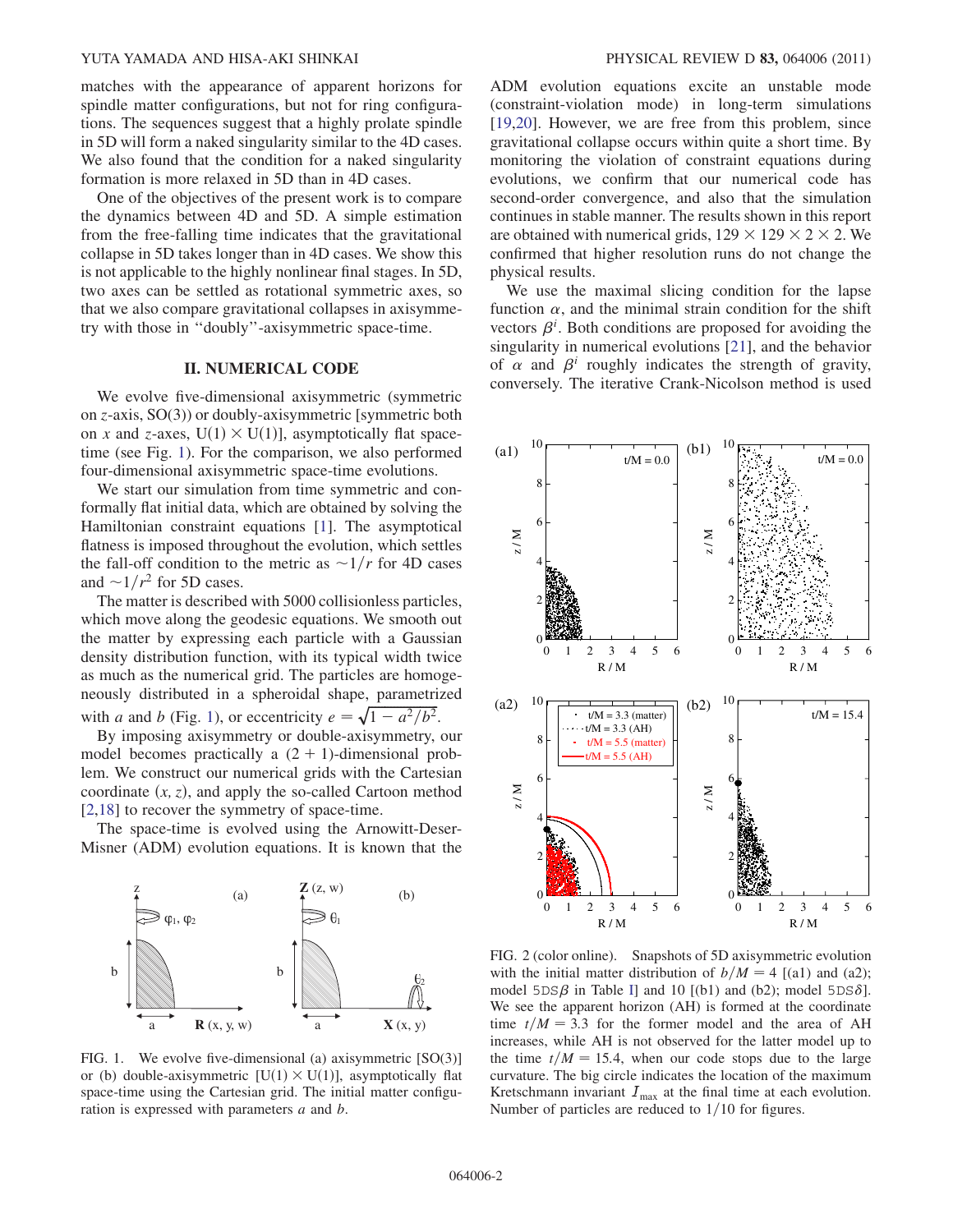#### FORMATION OF NAKED SINGULARITIES IN FIVE- ... PHYSICAL REVIEW D 83, 064006 (2011)

for integrating ADM evolution equations, and the Runge-Kutta method is used for matter evolution equations.

For discussing physics, we search the location of apparent horizon (AH) and calculate the Kretschmann invariant  $(I = R_{abcd}R^{abcd})$  on the spatial hypersurface.

## III. RESULTS

We prepare several initial data fixing the total ADM mass and the eccentricity of distribution,  $e = 0.9$ . By changing the initial matter distribution sizes, we observe the different final structures. Figure [2](#page-1-1) shows snapshots of 5D axisymmetric evolutions of model  $b/M = 4$  and 10 (model  $5DS\beta$  and  $5DS\delta$ , respectively; see Table [I\)](#page-2-0); the former collapses to a black hole while the latter collapses without AH formation.

All the models we tried result in forming a singularity (i.e., diverging  $I$ ). We stopped our numerical evolutions when the shift vector was not obtained with sufficient accuracy due to the large curvature. For model  $5DS\delta$ , we integrated up to the coordinate time  $t/M = 15.4$  and the maximum of the Kretschmann invariant  $I_{\text{max}}$  became  $O(1000)$  on z axis (see Fig. [3\)](#page-2-1), but AH was not formed.

When the initial matter is highly prolate, AH is not observed. This is consistent with 4D cases [\[7,](#page-4-2)[10\]](#page-4-5), and matches with the predictions from initial data analysis in 5D cases [\[1,](#page-4-0)[14\]](#page-4-15). The location of  $I_{\text{max}}$  is on z-axis, and just outside of the matter [[22](#page-4-16)]. This is again the same with 4D cases [[7\]](#page-4-2). The absence of AH with diverging  $I$  suggests a formation of naked singularity in 5D.

In order to compare the results with 4D and 5D, we reproduced the results of ST91. We then find that the  $e = 0.9$  initial data with  $b/M = 10$  (model 4D $\delta$ ) collapses without forming AH, and the code stops at the coordinate time  $t = 20.91$  with  $I_{\text{max}} = 84.3$  on the z-axis  $(z/M = 6.1)$ ; all the numbers match quite well with ST91.

<span id="page-2-1"></span>

FIG. 3 (color online). Kretschmann invariant  $I$  for model 5DS $\delta$  at  $t/M = 15.4$ . The maximum is  $O(1000)$ , and its location is on z-axis, just outside of the matter.

(Note that our slicing conditions and coordinate structure are not the same as in ST91.)

Figure [4](#page-3-0) compares hypersurfaces for the 5D models which collapse (a) with forming AH, (b) without forming AH, and (c) 4D collapses without forming AH. We see hypersurfaces are bending due to the slicing conditions, and figures tell us how numerically integrated region covers the space-time.

We also performed 5D collapses with doublyaxisymmetric  $[U(1) \times U(1)]$  space-time. The matter and space-time evolve quite similarly to the 5D and 4D axisymmetric cases, but we find that the critical configurations for forming AH are different. Table [I](#page-2-0) summarizes the main results of 4D and two 5D cases. We find that AH in 5D is formed in larger b initial data than 4D cases. This result is consistent with our prediction from the sequence of initial

| $b/M(t=0)$         | 2.50                | 4.00                | 6.25                | 10.00        |
|--------------------|---------------------|---------------------|---------------------|--------------|
| 4D axisym.         | $4D\alpha$          | $4D\beta$           | $4D\gamma$          | $4D\delta$   |
|                    | AH-formed           | no                  | no                  | no           |
|                    | $e_{\rm AH} = 0.90$ |                     |                     |              |
|                    | $e_f = 0.92$        | $e_f = 0.89$        | $e_f = 0.92$        | $e_f = 0.96$ |
| 5D axisym.         | $5DS\alpha$         | 5DSB                | 5DSy                | 5DS $\delta$ |
| SO(3)              | AH-formed           | AH-formed           | no                  | no           |
|                    | $e_{\rm AH} = 0.88$ | $e_{\rm AH} = 0.88$ |                     |              |
|                    | $e_f = 0.82$        | $e_f = 0.84$        | $e_f = 0.88$        | $e_f = 0.96$ |
| 5D double          | 5 $D U \alpha$      | 5DUB                | 5DUy                | 5DU $\delta$ |
| axisym.            | AH-formed           | AH-formed           | AH-formed           | no           |
| $U(1) \times U(1)$ | $e_{\rm AH} = 0.86$ | $e_{\rm AH} = 0.87$ | $e_{\rm AH} = 0.92$ |              |
|                    | $e_f = 0.79$        | $e_f = 0.81$        | $e_f = 0.90$        | $e_f = 0.98$ |

<span id="page-2-0"></span>TABLE I. Model names and the results of their evolutions whether we observed AH or not. The eccentricity e of the collapsed matter configurations is also shown;  $e_{\text{AH}}$  and  $e_{\text{f}}$  are at the time of AH formation (if formed), and on the numerically obtained final hypersurface, respectively.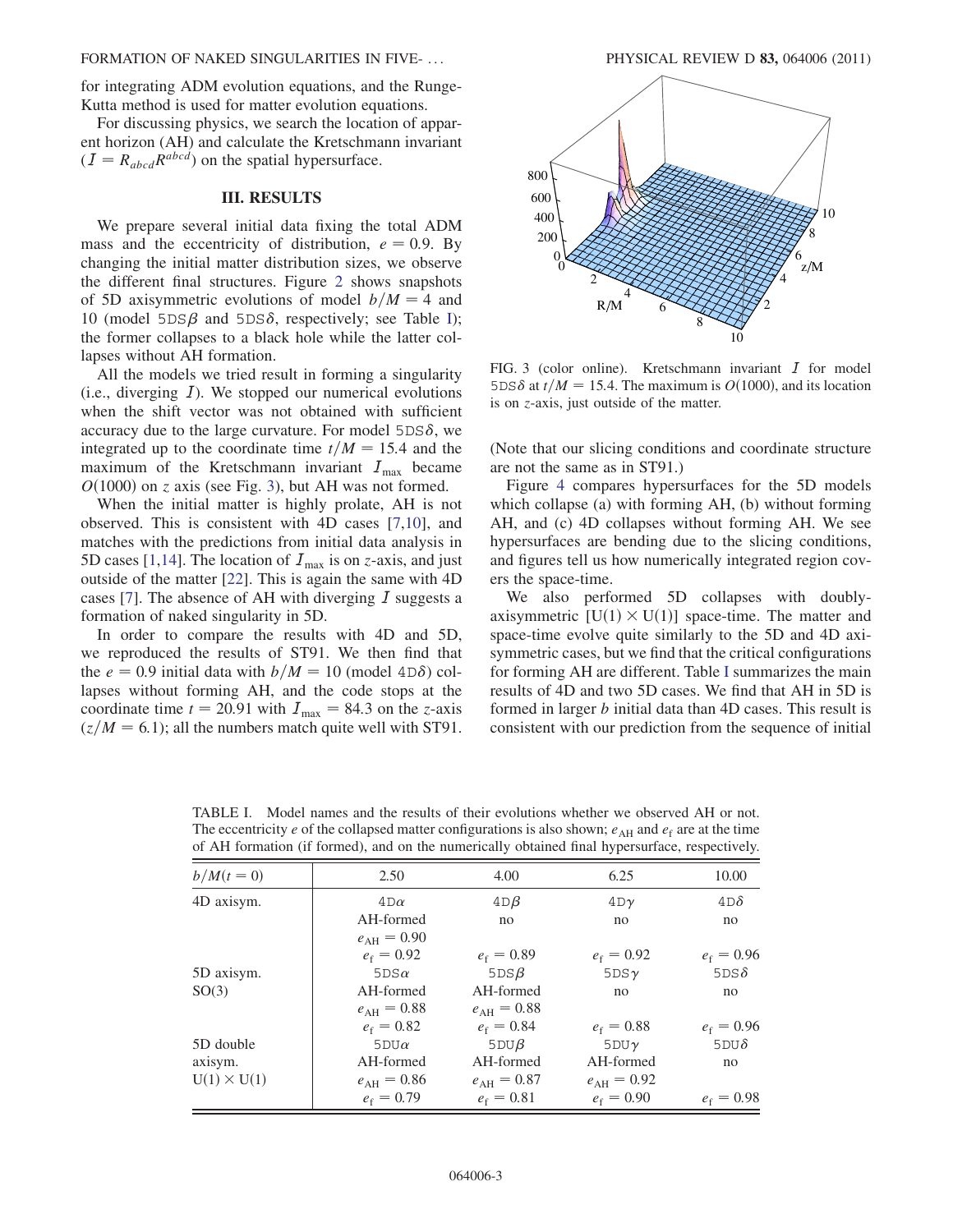<span id="page-3-0"></span>

FIG. 4 (color online). The snapshots of the hypersurfaces on the z axis in the propertime versus coordinate diagram; (a) model  $5DS\beta$ , (b) model  $5DS\delta$ , and (c) model  $4D\delta$ . The uppermost hypersurface is the final data in numerical evolution. We also mark the matter surface and the location of AH if exist. The ranges with  $I \ge 10$  are marked with bold lines and peak value of I expressed by asterisks.

data  $[1]$ . AH criteria with initial  $b$  are loosened for 5D doubly-axisymmetric cases.

We also show the eccentricity of matter,  $e_{AH}$  and  $e_f$ , at the time of AH formation (if formed) and at the final time in the simulation, respectively. The numbers in Table [I](#page-2-0) indicate that the eccentricity itself is not a guiding measure for AH formation, but they giveus a hint for understanding the differences.

In 4D, the eccentricity increases after AH is formed  $(4D\alpha)$ , while it decreases in 5D axisymmetric cases  $(5DS\alpha$  and  $5DS\beta)$ . That is, the 5D collapses proceed towards spherical configurations. This fact would be explained by the degree of freedom of the movements. In general, 5D space-time is expected to produce much more gravitational radiation than 4D space-time [[3](#page-4-17)[,5\]](#page-4-18), since more modes of oscillation exist. Gravitational radiation normally works to change shapes to spherical, because it is produced from the acceleration of space-time and carries the energy away. (It is known that a compact binary system

<span id="page-3-1"></span>

will evolve into a circular orbit due to the emission of gravitational radiation.) Therefore, collapses in 5D spacetime are likely to evolve towards more spherical. This interpretation together with the hoop conjecture will explain why the AH-formation condition is loosened in 5D cases.

In the 5D doubly-axisymmetric cases, on the other hand, the magnitude of  $e_f$  is smaller than 5D axisymmetric cases for small  $b/M$  cases (5DS $\alpha$  vs 5DU $\alpha$ , or 5DS $\beta$  vs 5DU $\beta$ ), while it is larger for large  $b/M$  cases (5DS $\gamma$  vs 5DU $\gamma$ , or  $5DS\delta$  vs  $5DU\delta$ ). We think this is because the doublyaxisymmetric collapses proceed in a more symmetric manner than axisymmetric collapse near the origin, while they proceed in more 4D-like axisymmetric collapses near the axes far from the origin. The collapses of small  $b/M$  initial data, therefore, will evolve into a more spherical shape, while the large  $b/M$  initial data will evolve, increasing the eccentricity, where the latter is similar to 4D cases.

In Fig. [5](#page-3-1), we plot  $I$  at the point which gives  $I_{\text{max}}$  on the final hypersurface as a function of proper time. The I diverges at the end of simulations in all the cases, but the diverging time becomes later for larger  $b/M$  initial data. We see that 5D collapses are generally proceeding more rapidly than 4D collapses. We also see that collapses in 5D doubly-axisymmetric space-time is proceeding more slowly than 5D single-axisymmetric cases. If we observe further, the model  $5DU\beta$  evolves quite similarly to  $5DS\beta$ , while 5DU $\delta$  evolves quite similarly to  $4D\delta$ . These behaviors support the previous understandings of the evolution of the eccentricity.

## IV. DISCUSSIONS

FIG. 5 (color online). The Kretschmann invariant  $I$  at the location of  $I_{\text{max}}$  on the final hypersurface is plotted as a function of proper time at its location. Labels indicate model names in Table [I.](#page-2-0) The time of AH formation ( $t = 0.6$  for model 5DS $\beta$ ,  $t = 0.9$  for  $5DU\beta$ ) is shown by a dot.

In this article, we reported our numerical study of gravitational collapses in 5D space-time. We collapsed spheroidal matter expressing with collisionless particles, and observed the evolution of the Kretschmann invariant and the apparent horizon (AH) formation.